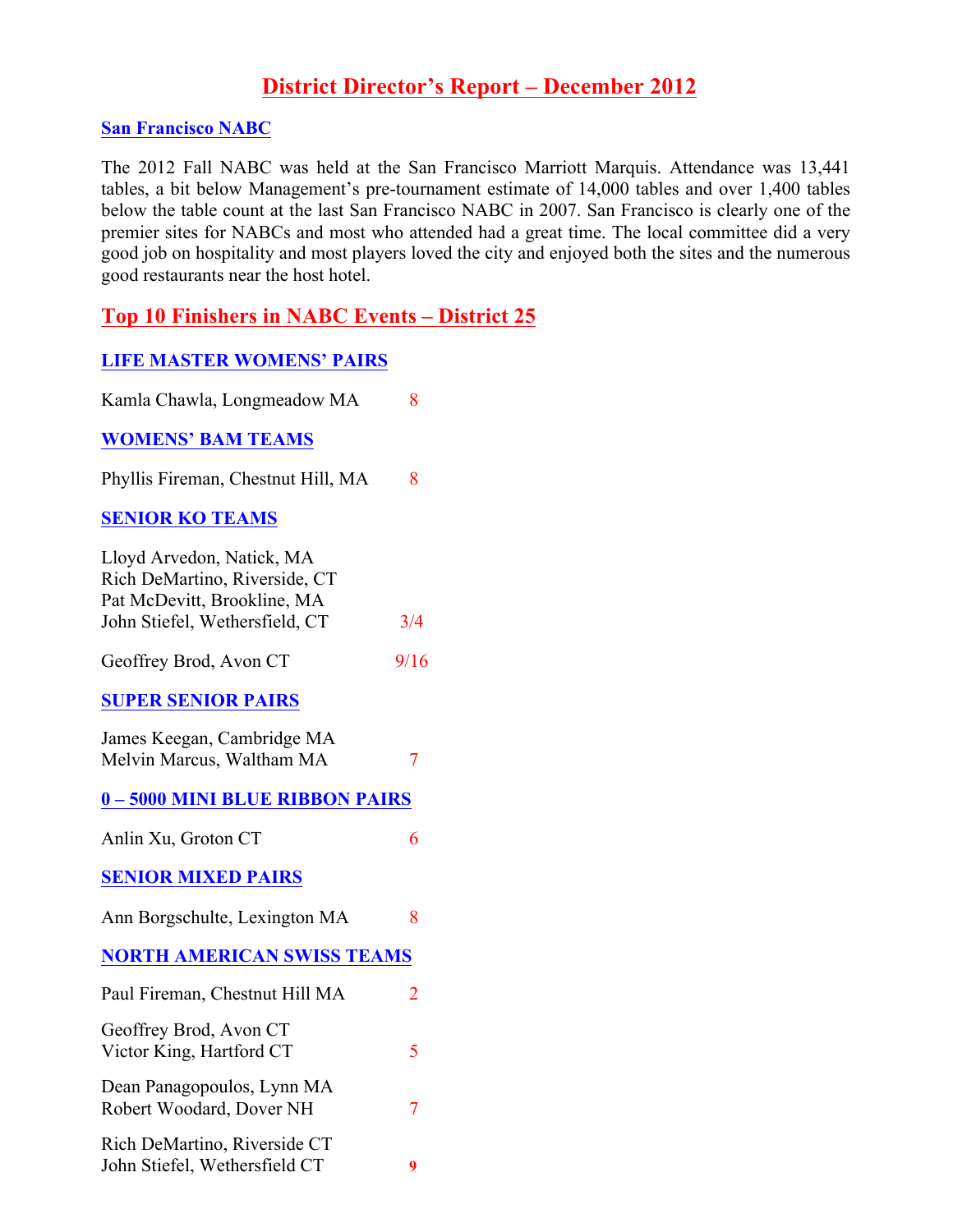### **REISINGER BAM TEAMS**

| Doug Doub, W Hartford CT     |   |
|------------------------------|---|
| Alan Applebaum, Brookline MA |   |
| Frank Merblum, Bloomfield CT | X |

## **Highlights of ACBL Board Meeting**

#### CEO Report

CEO Robert Hartman reported that membership now stands at 166,494, a 1,000 member increase over 2011 figures. He also reported that Regional, Sectional and STAC table count is up about 1% year-to-date compared with 2011. Club table count is steady and on-line table count has increased by 10% to 750,000 through October.

The CEO also reported that the new ACBL Score+ project is presently on schedule. I plan to make a concerted effort to learn much more about the project over the next few months and encourage anyone who is interested in participating to let me know and I'll try to arrange a meeting or conference call.

2012 Financial Results and 2013 Budget

Following are the projected 2012 financial results and the proposed 2013 budget:

|            | 2012 Budget   | 2012 Projection | Difference    | 2013 Budget  |
|------------|---------------|-----------------|---------------|--------------|
| Change in  |               |                 |               |              |
| Net Assets | $+$ \$ 86,000 | $+$ \$ 367,000  | $+$ \$281,000 | $+$ \$69,000 |

Most importantly, there will be no increases in sanction fees or tournament director charges for 2013, which is good news for clubs, sectionals and regionals. Overall, the ACBL continues to be in excellent financial condition.

#### 2013 ACBL President

Donald Mamula from District 19 was elected 2013 ACBL President.

#### National Goodwill Committee Chair

I'm very pleased to report that my spouse Sandy was elected by the BOD from a list of 4 declared candidates as the National Goodwill Chair for a three-year term commencing in 2013. This is indeed a great honor for Sandy and I'm confident she will do us all proud in her new job. Be aware that she will be seeking the help of all of us in continuing to spread good will among our players.

#### Electronic Devices at NABCs

As most of you know, for several years electronic devices have been prohibited in the playing areas during any session of play at NABC+ events at national tournaments. Management recommended and the BOD approved a modified policy to be effective at the next NABC that electronic equipment may not be operated or operable in any manner in the playing area during a session of play. Any such equipment must not be visible during the session and must remain off at all times. Violations of the policy will continue to result in automatic penalties.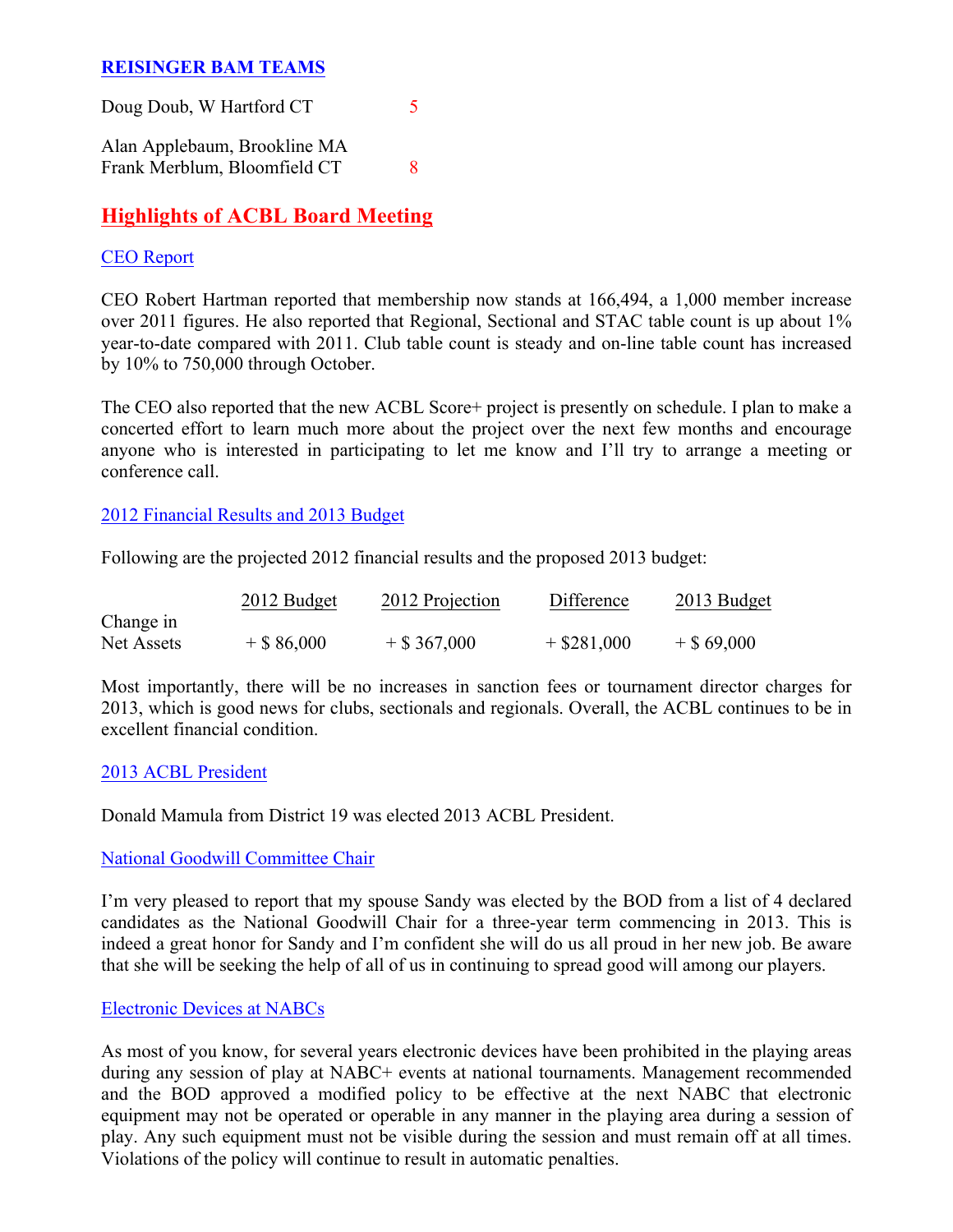Management's reasons for the proposed change are that we wish to add technological enhancements to our process such as real time automated results, hand record posting, electronic reminders and other ideas as yet unknown. Having our players "connected" immediately before and after bridge play is essential if we are to implement these improvements. Additionally, as many of you know, the prohibition of cell phones in the playing areas of NABC events is essentially unenforceable.

### Strategic Plan

Management made an excellent presentation on their progress on the Strategic Planning effort that we all have been working on during 2012. Based on input from the Board Strategic Planning Committee, Management has chosen six Strategic Projects for 2013:

- Develop an interactive web-based learn-to-play bridge solution, Phase 1
- Create an on-line partnership desk
- Understand why people choose to leave the ACBL and identify ways the ACBL can best retain our members
- Develop a vision of an ideal TD structure and identify the path to this structure
- Replace ACBL Score, Phases 4 and 5
- Centralize data and implement better web development tools

I and several other Board members had been somewhat skeptical about how much time we spent on Strategic Planning this year but I was quite impressed with management's presentation and am convinced that the ACBL staff is enthusiastic about both the plan and the benefits we will derive from the above projects.

For complete details on Board actions, please refer to the minutes of the Board meeting on the ACBL website (ACBL.org). These will be posted within the next two weeks.

## **ACBL Goodwill Committee & Charity Committee Appointments**

It gives me great pleasure to announce the following appointments to the ACBL National Goodwill Committee and National Charity Committee. These are lifetime appointments honoring players who have contributed substantially to bridge.

National Goodwill Committee:

Polly Goedicke, EMBA Wayne Burt, NHBA

Polly and Wayne are highly deserving of this honor because they have made major contributions to their Units and the District and also do much to spread good will to other bridge players. 

National Charity Committee:

Joe Brouillard, RIBA Helen Pawlowski, WMBA

Joe and Helen are heavily involved in activities that result in increased membership in the District and both have volunteered to be the Co-Chairs of the 2014 Providence NABC.